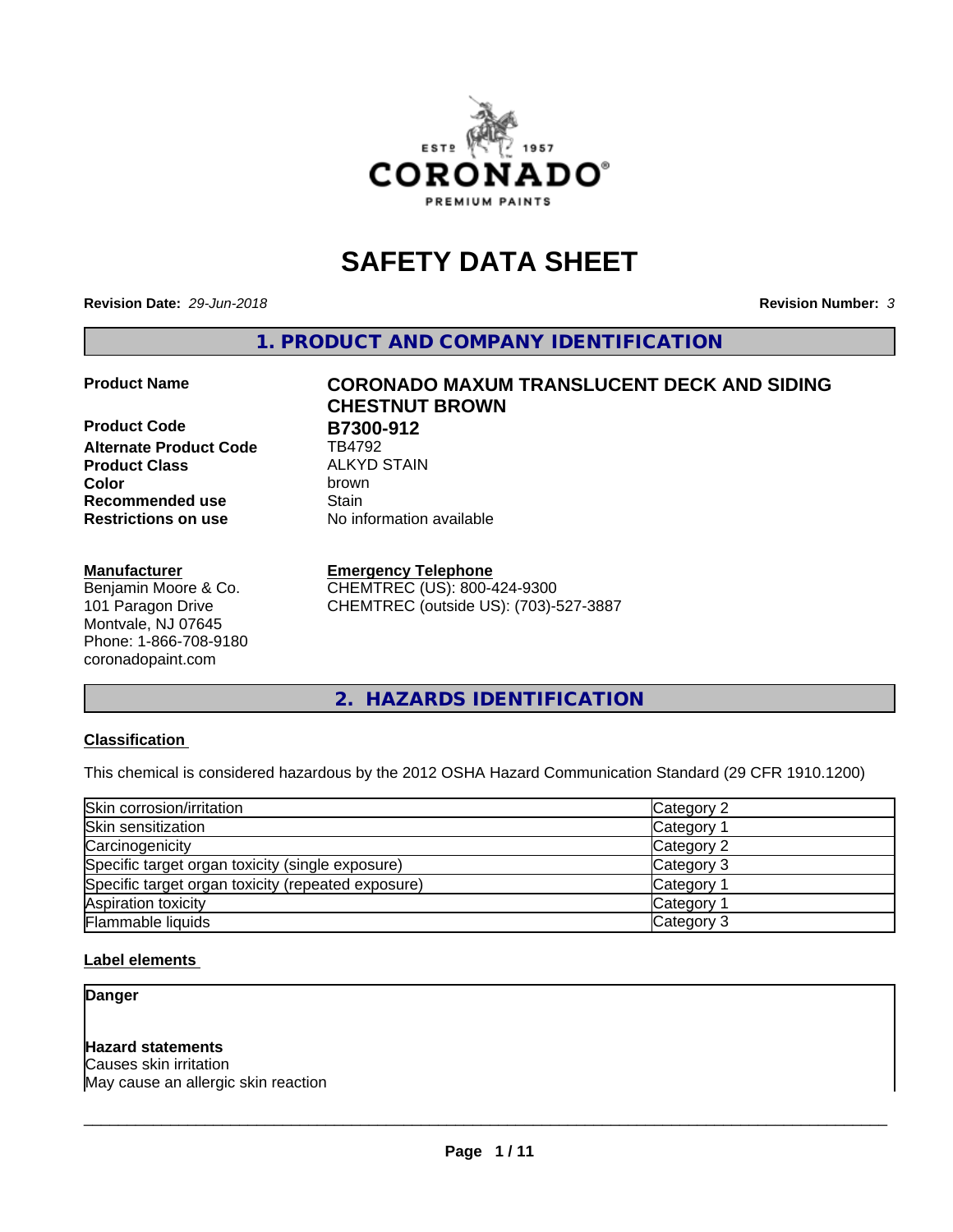Suspected of causing cancer May cause drowsiness or dizziness Causes damage to organs through prolonged or repeated exposure May be fatal if swallowed and enters airways Flammable liquid and vapor



**Appearance** liquid **Odor** solvent

#### **Precautionary Statements - Prevention**

Obtain special instructions before use Do not handle until all safety precautions have been read and understood Use personal protective equipment as required Wash face, hands and any exposed skin thoroughly after handling Contaminated work clothing should not be allowed out of the workplace Wear protective gloves Do not breathe dust/fume/gas/mist/vapors/spray Do not eat, drink or smoke when using this product Use only outdoors or in a well-ventilated area Keep away from heat, hot surfaces, sparks, open flames and other ignition sources. No smoking Keep container tightly closed Ground/bond container and receiving equipment Use explosion-proof electrical/ventilating/lighting/equipment Use only non-sparking tools Take precautionary measures against static discharge Keep cool **Precautionary Statements - Response** IF exposed or concerned: Get medical advice/attention **Skin** If skin irritation or rash occurs: Get medical advice/attention

IF ON SKIN (or hair): Remove/Take off immediately all contaminated clothing. Rinse skin with water/shower Wash contaminated clothing before reuse

#### **Inhalation**

IF INHALED: Remove victim to fresh air and keep at rest in a position comfortable for breathing **Ingestion**

IF SWALLOWED: Immediately call a POISON CENTER or doctor/physician

Do NOT induce vomiting

#### **Fire**

In case of fire: Use CO2, dry chemical, or foam for extinction

#### **Precautionary Statements - Storage**

Store locked up Store in a well-ventilated place. Keep container tightly closed

#### **Precautionary Statements - Disposal**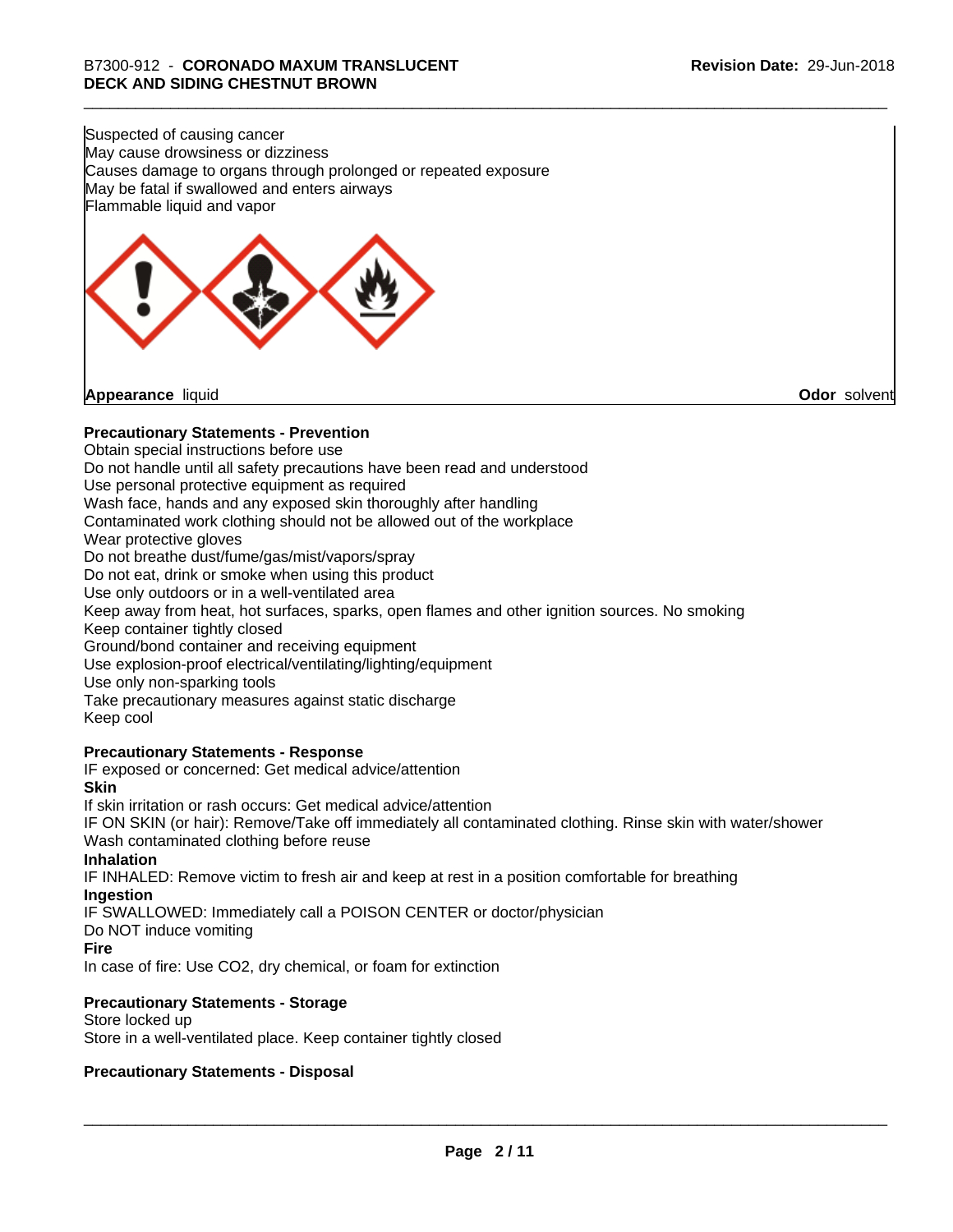Dispose of contents/container to an approved waste disposal plant

#### **Hazards not otherwise classified (HNOC)**

Rags, steel wool or waste soaked with this product may spontaneously catch fire if improperly discarded

#### **Other information**

No information available

# **3. COMPOSITION/INFORMATION ON INGREDIENTS**

| <b>Chemical name</b>                                      | <b>CAS No.</b> | Weight-% |
|-----------------------------------------------------------|----------------|----------|
| Distillates, petroleum, hydrotreated light                | 64742-47-8     | 40       |
| Stoddard solvent                                          | 8052-41-3      | 25       |
| 1H-Isoindole-1,3(2H)-dione,<br>2-[(trichloromethyl)thio]- | 133-07-3       |          |
| 1,2,4-Trimethylbenzene                                    | 95-63-6        |          |
| Carbon black                                              | 1333-86-4      | 0.5      |
| Cobalt bis(2-ethylhexanoate)                              | 136-52-7       | 0.5      |
| Methyl ethyl ketoxime                                     | 96-29-7        | 0.5      |

|                                                  | 4. FIRST AID MEASURES                                                                                                                                                                                                               |
|--------------------------------------------------|-------------------------------------------------------------------------------------------------------------------------------------------------------------------------------------------------------------------------------------|
| <b>General Advice</b>                            | If symptoms persist, call a physician. Show this safety data sheet to the doctor in<br>attendance.                                                                                                                                  |
| <b>Eye Contact</b>                               | Immediately flush with plenty of water. After initial flushing, remove any contact<br>lenses and continue flushing for at least 15 minutes. Keep eye wide open while<br>rinsing. If symptoms persist, call a physician.             |
| <b>Skin Contact</b>                              | Wash off immediately with soap and plenty of water while removing all<br>contaminated clothes and shoes. If skin irritation persists, call a physician. Wash<br>clothing before reuse. Destroy contaminated articles such as shoes. |
| <b>Inhalation</b>                                | Move to fresh air. If symptoms persist, call a physician.<br>If not breathing, give artificial respiration. Call a physician immediately.                                                                                           |
| Ingestion                                        | Clean mouth with water and afterwards drink plenty of water. Do not induce<br>vomiting without medical advice. Never give anything by mouth to an unconscious<br>person. Consult a physician.                                       |
| <b>Protection Of First-Aiders</b>                | Use personal protective equipment.                                                                                                                                                                                                  |
| <b>Most Important</b><br><b>Symptoms/Effects</b> | May cause allergic skin reaction.                                                                                                                                                                                                   |
| <b>Notes To Physician</b>                        | Treat symptomatically.                                                                                                                                                                                                              |
|                                                  | 5. FIRE-FIGHTING MEASURES                                                                                                                                                                                                           |

**Suitable Extinguishing Media** Foam, dry powder or water. Use extinguishing measures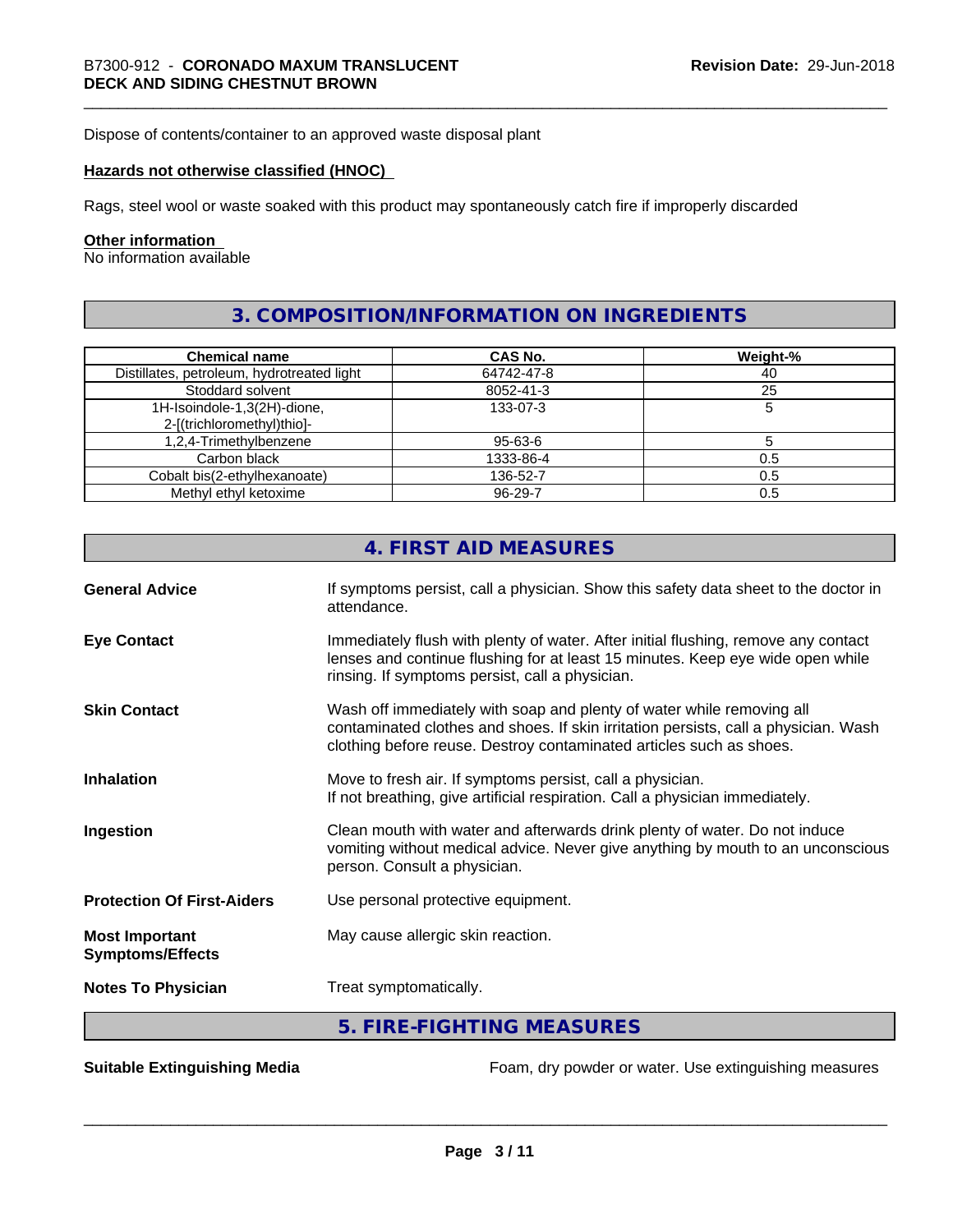| <b>NFPA Legend</b>                                                               |                 |                                |                                                                                                                                                                                                                                             |
|----------------------------------------------------------------------------------|-----------------|--------------------------------|---------------------------------------------------------------------------------------------------------------------------------------------------------------------------------------------------------------------------------------------|
| Health: 1<br><b>NFPA</b>                                                         | Flammability: 2 | Instability: 0                 | <b>Special: Not Applicable</b>                                                                                                                                                                                                              |
| Lower flammability limit:<br><b>Upper flammability limit:</b>                    |                 | Not available<br>Not available |                                                                                                                                                                                                                                             |
| <b>Flammability Limits In Air</b>                                                |                 |                                |                                                                                                                                                                                                                                             |
| <b>Flash Point Data</b><br>Flash Point (°F)<br>Flash Point (°C)<br><b>Method</b> |                 | 105<br>40.6<br><b>PMCC</b>     |                                                                                                                                                                                                                                             |
| <b>Sensitivity To Static Discharge</b>                                           |                 | Yes                            |                                                                                                                                                                                                                                             |
| <b>Sensitivity To Mechanical Impact</b>                                          |                 | No.                            |                                                                                                                                                                                                                                             |
| <b>Specific Hazards Arising From The Chemical</b>                                |                 | vapors.                        | Combustible material. Closed containers may rupture if<br>exposed to fire or extreme heat. Keep product and empty<br>container away from heat and sources of ignition. Thermal<br>decomposition can lead to release of irritating gases and |
| <b>Protective Equipment And Precautions For</b><br><b>Firefighters</b>           |                 | and full protective gear.      | As in any fire, wear self-contained breathing apparatus<br>pressure-demand, MSHA/NIOSH (approved or equivalent)                                                                                                                             |
|                                                                                  |                 | surrounding environment.       | that are appropriate to local circumstances and the                                                                                                                                                                                         |

- 0 Not Hazardous
- 1 Slightly
- 2 Moderate
- 3 High
- 4 Severe

*The ratings assigned are only suggested ratings, the contractor/employer has ultimate responsibilities for NFPA ratings where this system is used.*

*Additional information regarding the NFPA rating system is available from the National Fire Protection Agency (NFPA) at www.nfpa.org.*

#### **6. ACCIDENTAL RELEASE MEASURES**

| <b>Personal Precautions</b>      | Use personal protective equipment. Remove all sources of ignition.                                                                                                                                                                                                                                         |
|----------------------------------|------------------------------------------------------------------------------------------------------------------------------------------------------------------------------------------------------------------------------------------------------------------------------------------------------------|
| <b>Other Information</b>         | Prevent further leakage or spillage if safe to do so. Do not allow material to<br>contaminate ground water system. Prevent product from entering drains. Do not<br>flush into surface water or sanitary sewer system. Local authorities should be<br>advised if significant spillages cannot be contained. |
| <b>Environmental precautions</b> | See Section 12 for additional Ecological Information.                                                                                                                                                                                                                                                      |
| <b>Methods for Cleaning Up</b>   | Dam up. Soak up with inert absorbent material. Pick up and transfer to properly<br>labeled containers. Clean contaminated surface thoroughly.                                                                                                                                                              |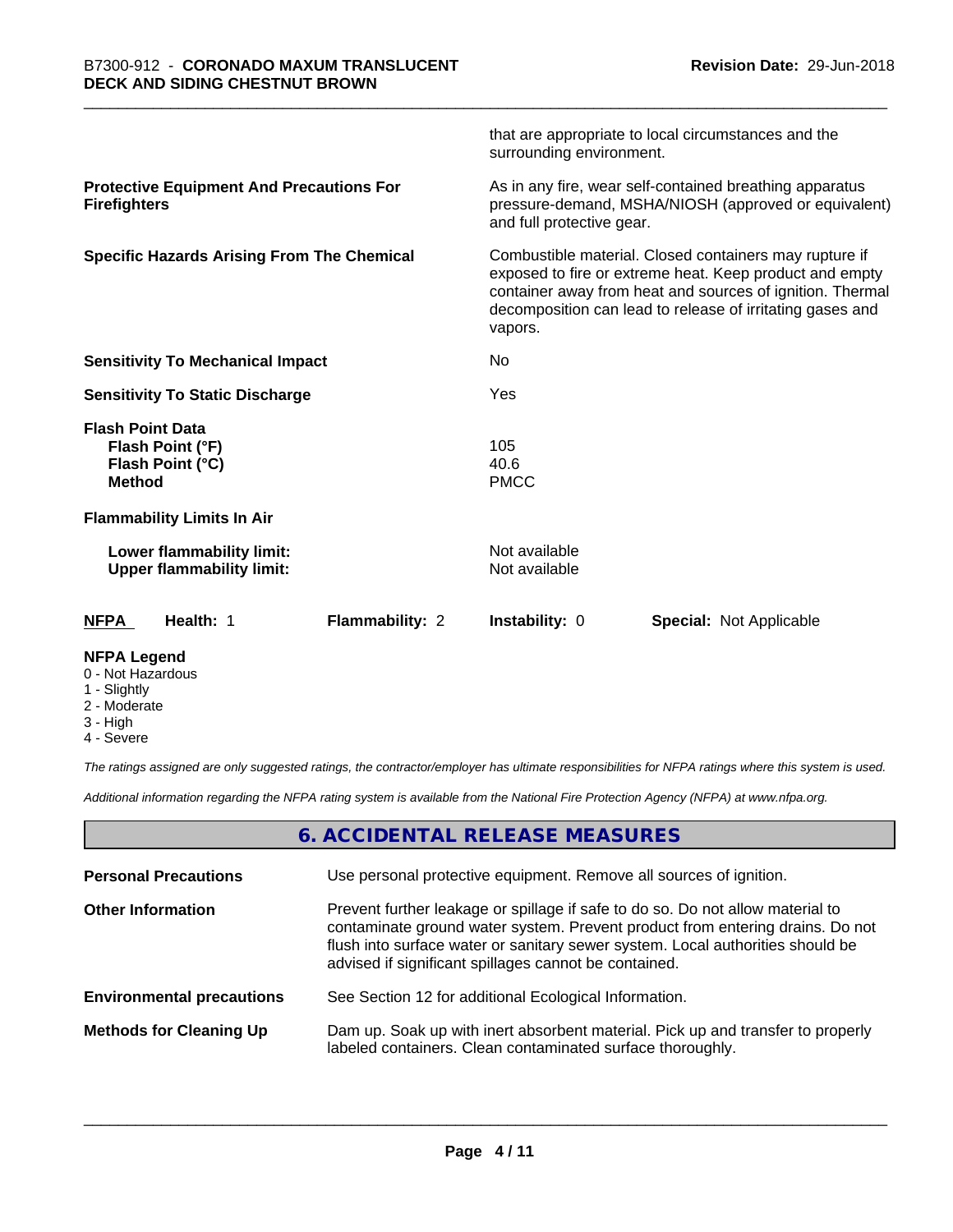# **7. HANDLING AND STORAGE Handling** Use only in area provided with appropriate exhaust ventilation. Do not breathe vapors or spray mist. Wear personal protective equipment. Take precautionary measures against static discharges. To avoid ignition of vapors by static electricity discharge, all metal parts of the equipment must be grounded. Keep away from open flames, hot surfaces and sources of ignition. **Storage** Keep containers tightly closed in a dry, cool and well-ventilated place. Keep away from heat. Keep away from open flames, hot surfaces and sources of ignition. Keep in properly labeled containers. Keep out of the reach of children.  **DANGER** - Rags, steel wool or waste soaked with this product may spontaneously catch fire if improperly discarded. Immediately after use, place rags, steel wool or waste in a sealed water-filled metal container. **Incompatible Materials Incompatible with strong acids and bases and strong oxidizing agents.**

# **8. EXPOSURE CONTROLS / PERSONAL PROTECTION**

#### **Exposure Limits**

| <b>Chemical name</b> | <b>ACGIH TLV</b>         | <b>OSHA PEL</b>              |
|----------------------|--------------------------|------------------------------|
| Stoddard solvent     | 100 ppm - TWA            | 500 ppm - TWA                |
|                      |                          | 2900 mg/m <sup>3</sup> - TWA |
| Carbon black         | $3 \text{ ma/m}^3$ - TWA | $3.5 \text{ mg/m}^3$ - TWA   |

#### **Legend**

ACGIH - American Conference of Governmental Industrial Hygienists Exposure Limits OSHA - Occupational Safety & Health Administration Exposure Limits N/E - Not Established

| <b>Engineering Measures</b> | Ensure adequate ventilation, especially in confined areas. |
|-----------------------------|------------------------------------------------------------|
|                             |                                                            |

#### **Personal Protective Equipment**

| <b>Eye/Face Protection</b><br><b>Skin Protection</b><br><b>Respiratory Protection</b> | Safety glasses with side-shields.<br>Long sleeved clothing. Protective gloves.<br>In operations where exposure limits are exceeded, use a NIOSH approved<br>respirator that has been selected by a technically qualified person for the specific<br>work conditions. When spraying the product or applying in confined areas, wear a<br>NIOSH approved respirator specified for paint spray or organic vapors. |
|---------------------------------------------------------------------------------------|----------------------------------------------------------------------------------------------------------------------------------------------------------------------------------------------------------------------------------------------------------------------------------------------------------------------------------------------------------------------------------------------------------------|
| <b>Hygiene Measures</b>                                                               | Avoid contact with skin, eyes and clothing. Remove and wash contaminated<br>clothing before re-use. Wash thoroughly after handling. When using do not eat,<br>drink or smoke.                                                                                                                                                                                                                                  |

## **9. PHYSICAL AND CHEMICAL PROPERTIES**

**Appearance** liquid **Odor** solvent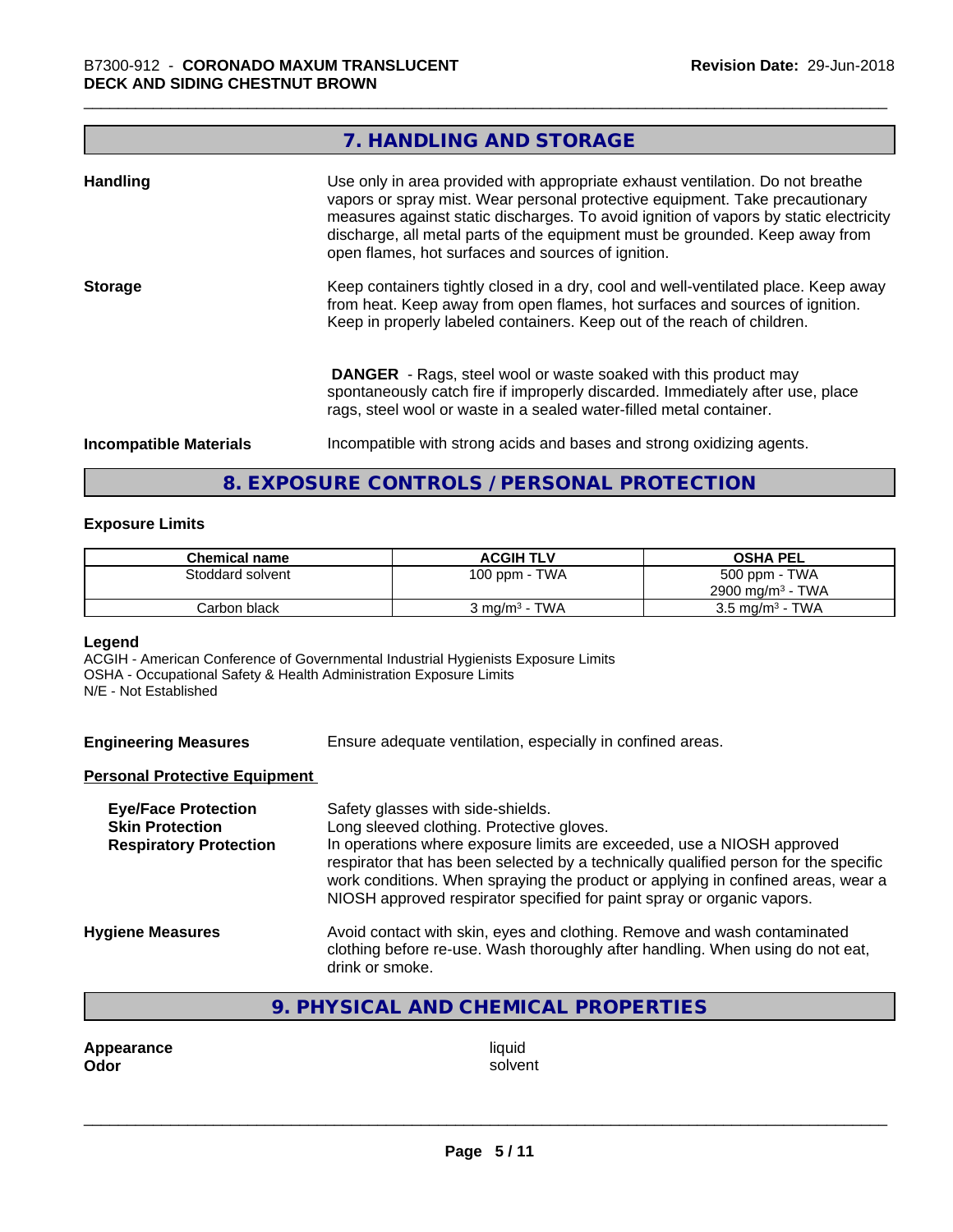**Odor Threshold**<br> **Density (Ibs/gal)**<br> **Density (Ibs/gal)**<br> **No information available**<br>
7.35 - 7.45 **Density (Ibs/gal)** 7.35 - 7.45<br> **Specific Gravity** 6.88 - 0.90 **Specific Gravity pH** No information available **Viscosity (cps)** No information available **Solubility(ies)** No information available in the solution of the solution of the solution available in the solution of the solution of the solution of the solution of the solution of the solution of the solution of the so **Water solubility** No information available **Evaporation Rate No information available No information available Vapor pressure @20 °C (kPa)** No information available **Vapor density No information available No information available Wt. % Solids** 35 - 45<br> **Vol. % Solids** 25 - 35 **Vol. % Solids Wt. % Volatiles** 55 - 65<br> **Vol. % Volatiles** 65 - 75 **Vol. % Volatiles VOC Regulatory Limit (g/L)** <550 **Boiling Point (°F)** 279 **Boiling Point (°C)** 137 **Freezing Point (°F)** The state of the state of the Noinformation available **Freezing Point (°C)** No information available **Flash Point (°F)** 105 **Flash Point (°C)** 40.6 **Method** PMCC **Flammability (solid, gas)** Not applicable **Upper flammability limit:**<br> **Lower flammability limit:** No information available **Lower flammability limit:**<br> **Autoignition Temperature (°F)** No information available<br>
No information available **Autoignition Temperature (°F) Autoignition Temperature (°C)** No information available **Decomposition Temperature (°F)** No information available **Decomposition Temperature (°C)** No information available **Partition coefficient** and the settlement of the Non-Information available

# **10. STABILITY AND REACTIVITY**

| <b>Reactivity</b>                       | Not Applicable                                                                           |
|-----------------------------------------|------------------------------------------------------------------------------------------|
| <b>Chemical Stability</b>               | Stable under normal conditions. Hazardous polymerisation<br>does not occur.              |
| <b>Conditions to avoid</b>              | Keep away from open flames, hot surfaces, static<br>electricity and sources of ignition. |
| <b>Incompatible Materials</b>           | Incompatible with strong acids and bases and strong<br>oxidizing agents.                 |
| <b>Hazardous Decomposition Products</b> | Thermal decomposition can lead to release of irritating<br>gases and vapors.             |
| Possibility of hazardous reactions      | None under normal conditions of use.                                                     |

# **11. TOXICOLOGICAL INFORMATION**

**Product Information**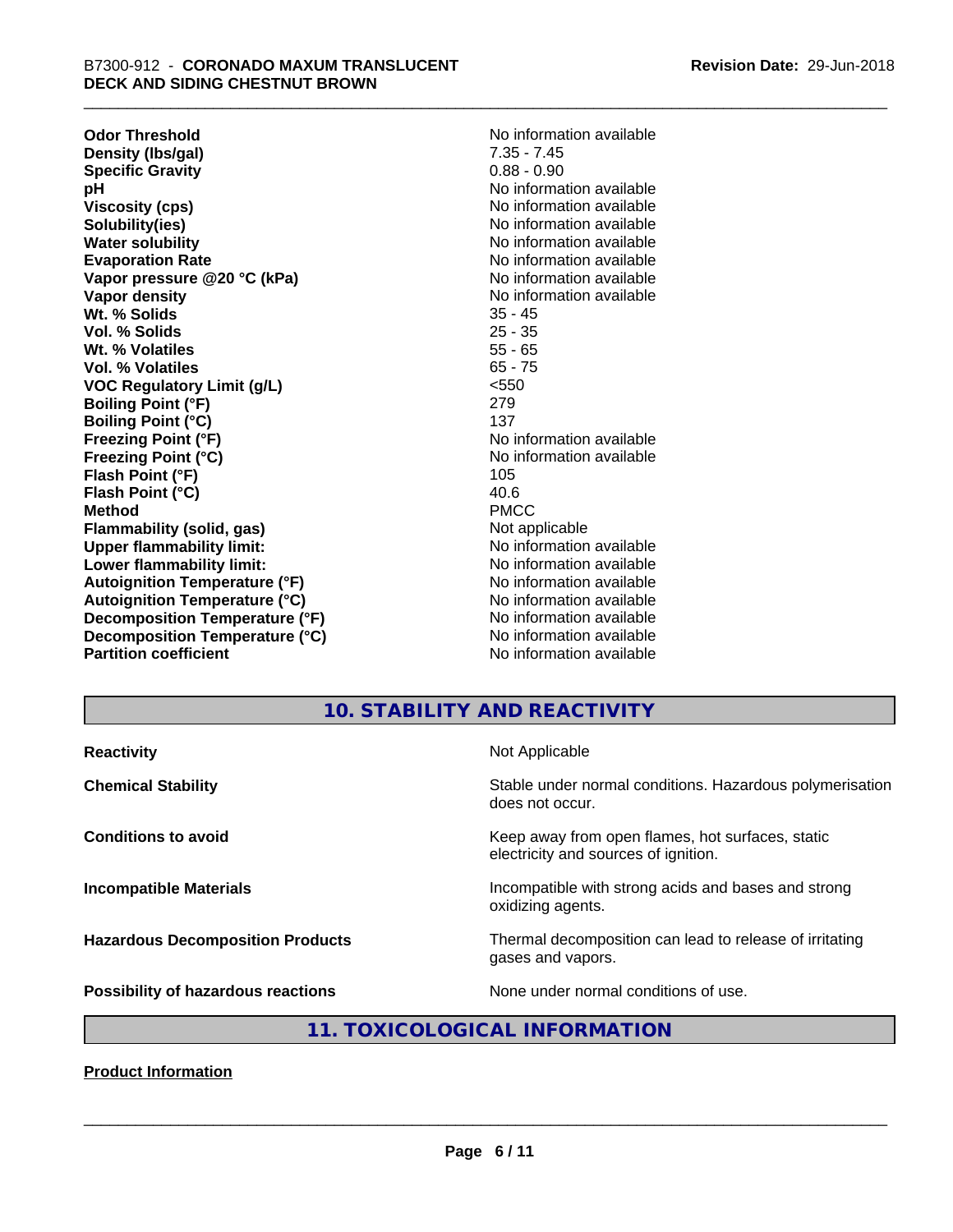**Information on likely routes of exposure**

| <b>Principal Routes of Exposure</b> | Eye contact, skin contact and inhalation.                                                                                                                                                                                            |
|-------------------------------------|--------------------------------------------------------------------------------------------------------------------------------------------------------------------------------------------------------------------------------------|
| <b>Acute Toxicity</b>               |                                                                                                                                                                                                                                      |
| <b>Product Information</b>          | Repeated or prolonged exposure to organic solvents may lead to permanent brain<br>and nervous system damage. Intentional misuse by deliberately concentrating and<br>inhaling vapors may be harmful or fatal.                        |
|                                     | Symptoms related to the physical, chemical and toxicological characteristics                                                                                                                                                         |
| <b>Symptoms</b>                     | No information available.                                                                                                                                                                                                            |
|                                     | Delayed and immediate effects as well as chronic effects from short and long-term exposure                                                                                                                                           |
| Eye contact<br><b>Skin contact</b>  | Contact with eyes may cause irritation.<br>May cause skin irritation and/or dermatitis. Prolonged skin contact may defat the<br>skin and produce dermatitis.                                                                         |
| Ingestion                           | Ingestion may cause irritation to mucous membranes. Small amounts of this<br>product aspirated into the respiratory system during ingestion or vomiting may<br>cause mild to severe pulmonary injury, possibly progressing to death. |
| Inhalation                          | High vapor / aerosol concentrations are irritating to the eyes, nose, throat and<br>lungs and may cause headaches, dizziness, drowsiness, unconsciousness, and<br>other central nervous system effects.                              |
| <b>Sensitization</b>                | May cause an allergic skin reaction.                                                                                                                                                                                                 |
| <b>Neurological Effects</b>         | No information available.                                                                                                                                                                                                            |
| <b>Mutagenic Effects</b>            | No information available.                                                                                                                                                                                                            |
| <b>Reproductive Effects</b>         | No information available.                                                                                                                                                                                                            |
| <b>Developmental Effects</b>        | No information available.                                                                                                                                                                                                            |
| <b>Target organ effects</b>         | No information available.                                                                                                                                                                                                            |
| <b>STOT - repeated exposure</b>     | No information available.                                                                                                                                                                                                            |
| <b>STOT - single exposure</b>       | No information available.                                                                                                                                                                                                            |
| Other adverse effects               | No information available.                                                                                                                                                                                                            |
| <b>Aspiration Hazard</b>            | May be harmful if swallowed and enters airways. Small amounts of this product<br>aspirated into the respiratory system during ingestion or vomiting may cause mild<br>to severe pulmonary injury, possibly progressing to death.     |

**Numerical measures of toxicity**

**The following values are calculated based on chapter 3.1 of the GHS document**

| <b>ATEmix (oral)</b>                           | 12568 mg/kg |
|------------------------------------------------|-------------|
| <b>ATEmix (dermal)</b>                         | 5474 mg/ka  |
| <b>ATEmix (inhalation-dust/mist)</b> 57.9 mg/L |             |

#### **Component Information**

#### **Acute Toxicity**

Distillates, petroleum, hydrotreated light LD50 Oral: > 5,000 mg/kg (Rat) LD50 Dermal: > 3,000 mg/kg (Rabbit)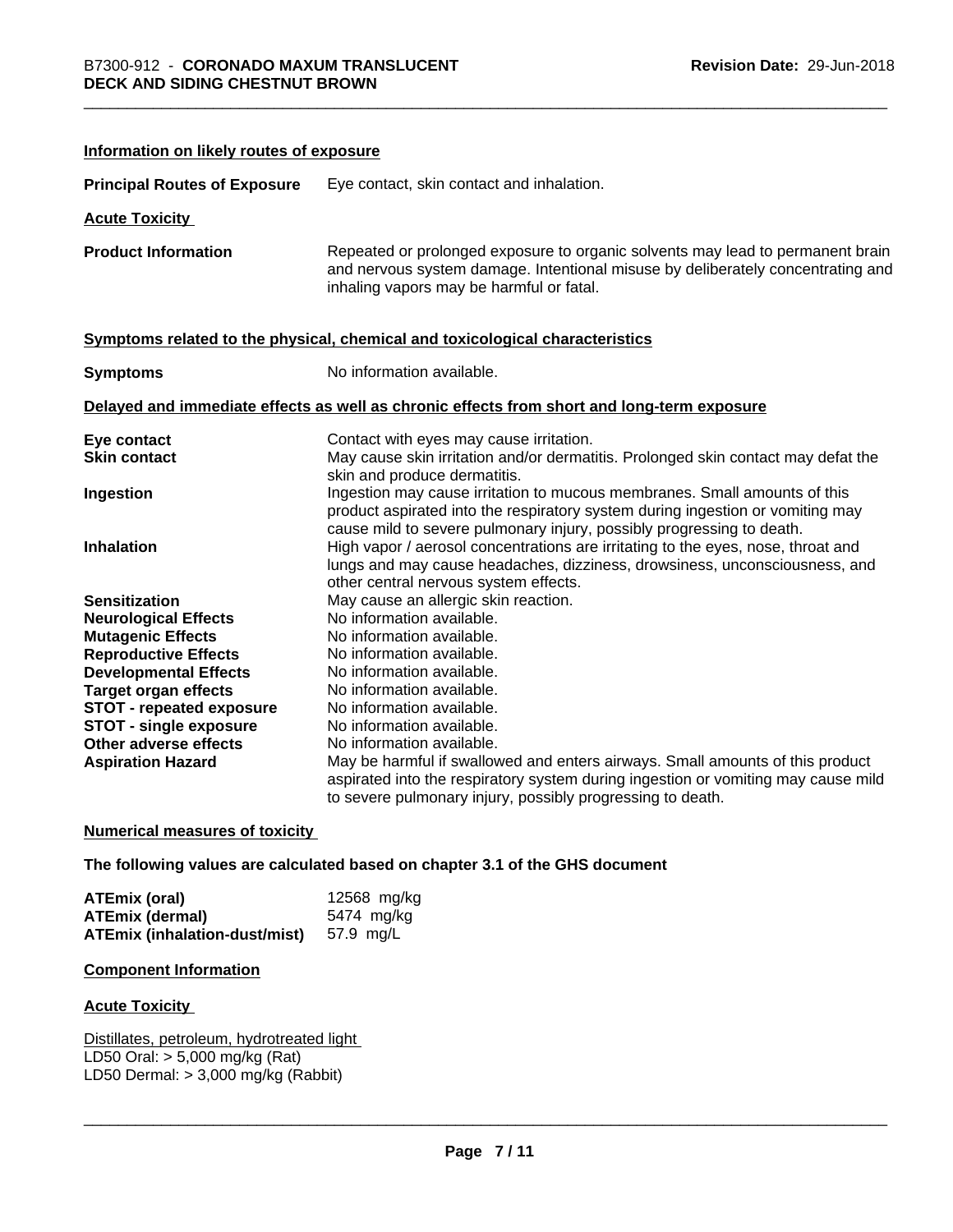Stoddard solvent LD50 Oral: > 5,000 mg/kg (Rat) LD50 Dermal: > 3160 mg/kg (Rabbit) LC50 Inhalation (Vapor): > 6.1 mg/L (Rat) 1H-Isoindole-1,3(2H)-dione, 2-[(trichloromethyl)thio]- LD50 Oral: 2636 mg/kg (Rat) LD50 Dermal: > 22600 mg/kg (Rabbit) LC50 Inhalation (Vapor):  $>$  5000 mg/m<sup>3</sup> 1,2,4-Trimethylbenzene LD50 Oral: 5000 mg/kg (Rat) LC50 Inhalation (Vapor): 18000 mg/m<sup>3</sup> (Rat, 4 hr.) Carbon black LD50 Oral: > 15400 mg/kg (Rat) LD50 Dermal: > 3000 mg/kg (Rabbit) Methyl ethyl ketoxime LD50 Oral: 930 mg/kg (Rat) LD50 Dermal: 200 µL/kg (Rabbit) LC50 Inhalation (Vapor): > 4.8 mg/L (Rat)

## **Carcinogenicity**

*The information below indicateswhether each agency has listed any ingredient as a carcinogen:.*

| Chemical name                | <b>IARC</b>         | <b>NTP</b> | <b>OSHA</b> |
|------------------------------|---------------------|------------|-------------|
|                              | 2B - Possible Human |            | Listed      |
| Carbon black                 | Carcinoɑen          |            |             |
|                              | 2B - Possible Human |            | Listed      |
| Cobalt bis(2-ethylhexanoate) | Carcinogen          |            |             |

• Cobalt and cobalt compounds are listed as possible human carcinogens by IARC (2B). However, there is inadequate evidence of the carcinogenicity of cobalt and cobalt compounds in humans.

#### **Legend**

IARC - International Agency for Research on Cancer NTP - National Toxicity Program OSHA - Occupational Safety & Health Administration

**12. ECOLOGICAL INFORMATION**

## **Ecotoxicity Effects**

The environmental impact of this product has not been fully investigated.

#### **Product Information**

#### **Acute Toxicity to Fish**

No information available

#### **Acute Toxicity to Aquatic Invertebrates**

No information available

#### **Acute Toxicity to Aquatic Plants**

No information available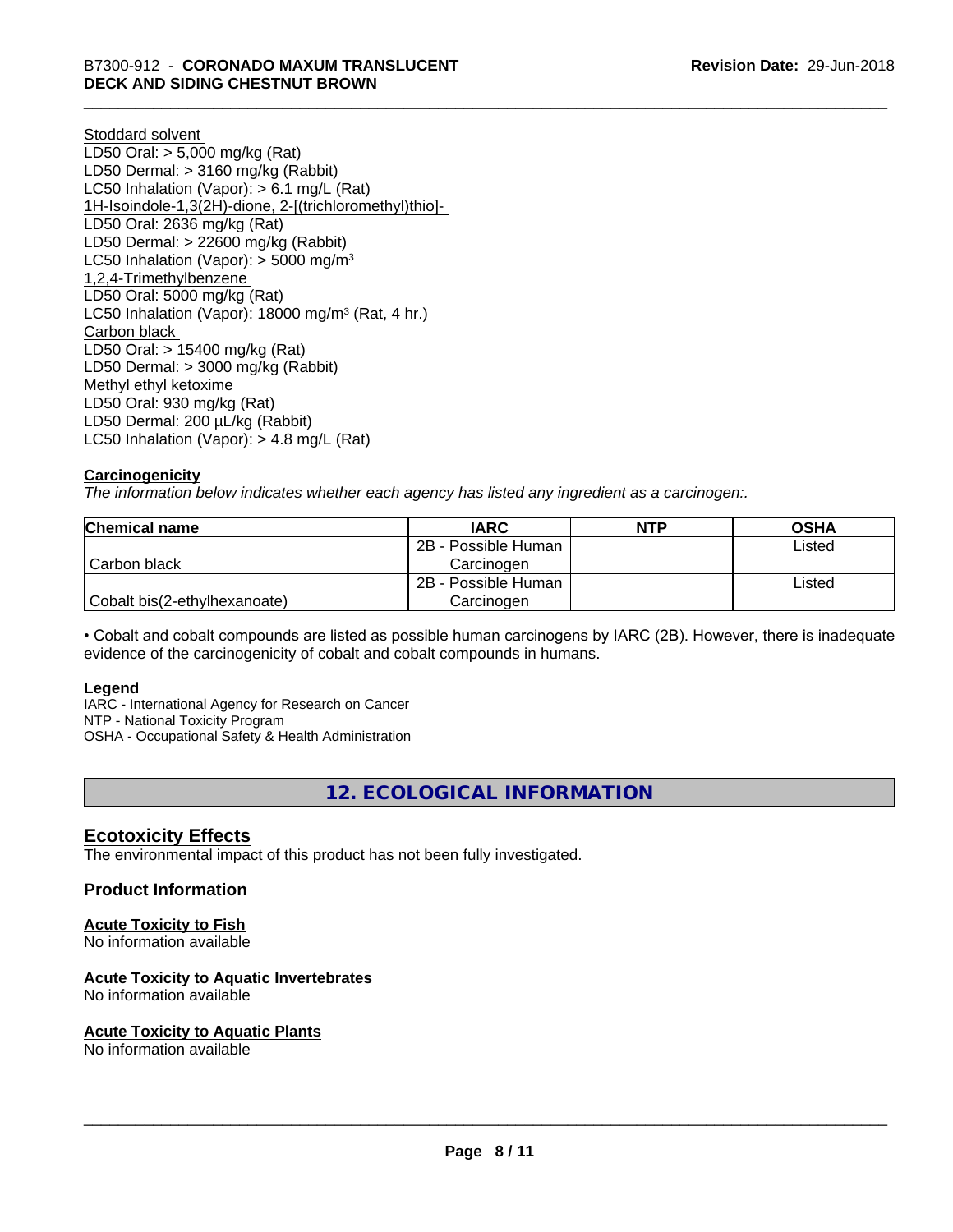#### **Persistence / Degradability**

No information available.

#### **Bioaccumulation**

No information available.

#### **Mobility in Environmental Media**

No information available.

#### **Ozone**

No information available

#### **Component Information**

#### **Acute Toxicity to Fish**

Methyl ethyl ketoxime LC50: 48 mg/L (Bluegill sunfish - 96 hr.)

#### **Acute Toxicity to Aquatic Invertebrates**

Methyl ethyl ketoxime EC50: 750 mg/L (Daphnia magna - 48 hr.)

#### **Acute Toxicity to Aquatic Plants**

No information available

|                                | 13. DISPOSAL CONSIDERATIONS                                                                                                                                                                                               |
|--------------------------------|---------------------------------------------------------------------------------------------------------------------------------------------------------------------------------------------------------------------------|
| <b>Waste Disposal Method</b>   | Dispose of in accordance with federal, state, and local regulations. Local<br>requirements may vary, consult your sanitation department or state-designated<br>environmental protection agency for more disposal options. |
| <b>Empty Container Warning</b> | Emptied containers may retain product residue. Follow label warnings even after<br>container is emptied. Residual vapors may explode on ignition.                                                                         |
|                                | 14. TRANSPORT INFORMATION                                                                                                                                                                                                 |

| ×<br>۰.<br>۰. | -- |
|---------------|----|
|               |    |

| <b>PAINT</b>                                               |
|------------------------------------------------------------|
|                                                            |
| UN1263                                                     |
| Ш                                                          |
| UN1263, PAINT, 3, III, Marine Pollutant (Stoddard solvent) |
|                                                            |

In the US this material may be reclassified as a Combustible Liquid and is not regulated in containers of less than 119 gallons (450 liters) via surface transportation (refer to 49CFR173.120(b)(2) for further information).

**ICAO / IATA** Contact the preparer for further information.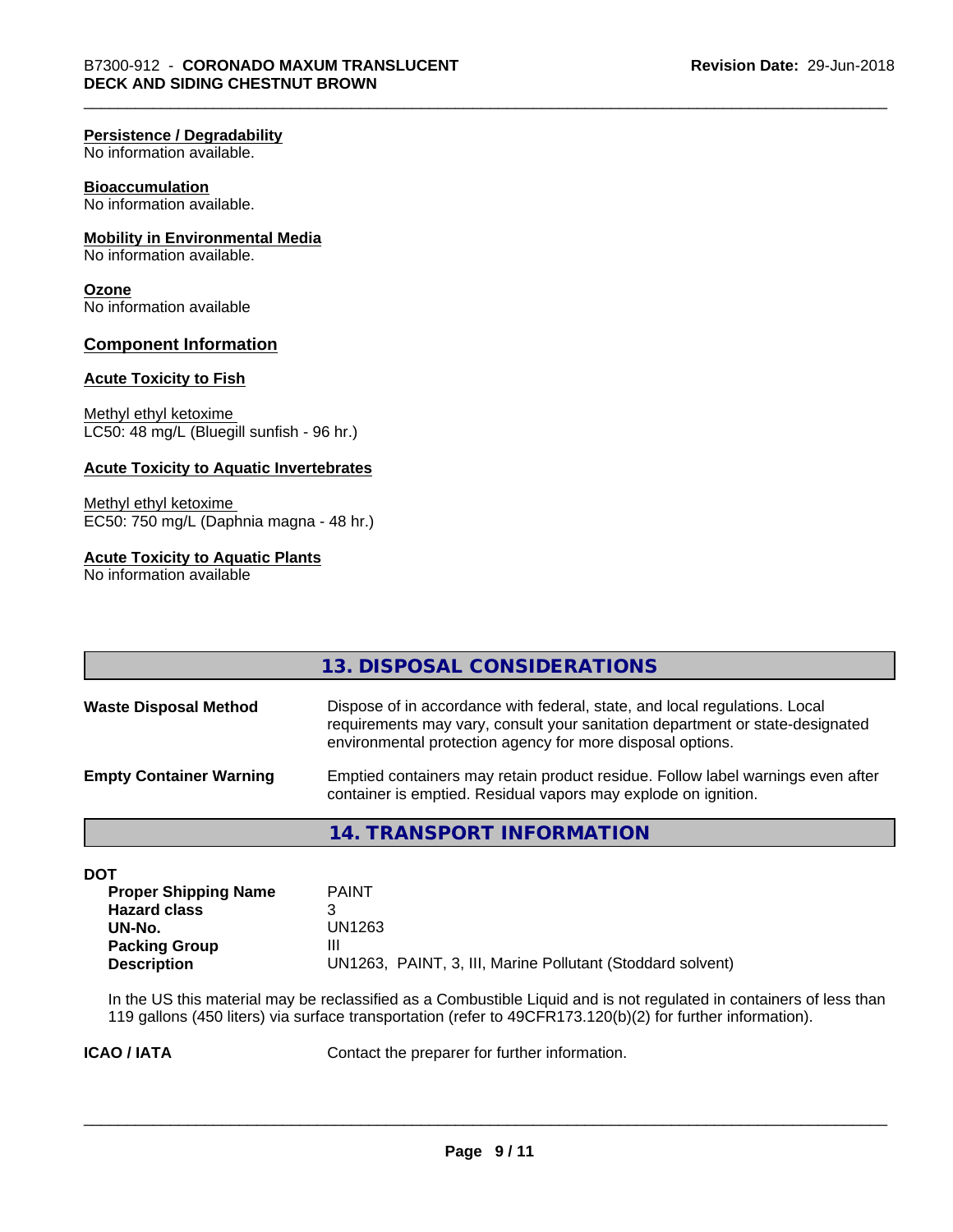**IMDG / IMO** Contact the preparer for further information.

#### **15. REGULATORY INFORMATION**

# **International Inventories**

| <b>TSCA: United States</b> | Yes - All components are listed or exempt. |
|----------------------------|--------------------------------------------|
| <b>DSL: Canada</b>         | Yes - All components are listed or exempt. |

#### **Federal Regulations**

#### **SARA 311/312 hazardous categorization**

| Yes |
|-----|
| Yes |
| Yes |
| Nο  |
| N٥  |
|     |

## **SARA 313**

Section 313 of Title III of the Superfund Amendments and Reauthorization Act of 1986 (SARA). This product contains a chemical or chemicals which are subject to the reporting requirements of the Act and Title 40 of the Code of Federal Regulations, Part 372:

| <b>Chemical name</b>                                      | <b>CAS No.</b> | Weight-% | <b>CERCLA/SARA 313</b><br>(de minimis concentration) |
|-----------------------------------------------------------|----------------|----------|------------------------------------------------------|
| 1H-Isoindole-1,3(2H)-dione,<br>2-[(trichloromethyl)thio]- | 133-07-3       |          |                                                      |
| 1,2,4-Trimethylbenzene                                    | $95 - 63 - 6$  |          | 1.0                                                  |

**Clean Air Act,Section 112 Hazardous Air Pollutants (HAPs) (see 40 CFR 61)**

This product contains the following HAPs:

*None*

#### **US State Regulations**

#### **California Proposition 65**

**AN** WARNING: Cancer and Reproductive Harm– www.P65warnings.ca.gov

#### **State Right-to-Know**

| <b>Chemical name</b>                                      | <b>Massachusetts</b> | <b>New Jersey</b> | Pennsylvania |
|-----------------------------------------------------------|----------------------|-------------------|--------------|
| Stoddard solvent                                          |                      |                   |              |
| 1H-Isoindole-1,3(2H)-dione,<br>2-[(trichloromethyl)thio]- |                      |                   |              |
| 1,2,4-Trimethylbenzene                                    |                      |                   |              |
| Carbon black                                              |                      |                   |              |

#### **Legend**